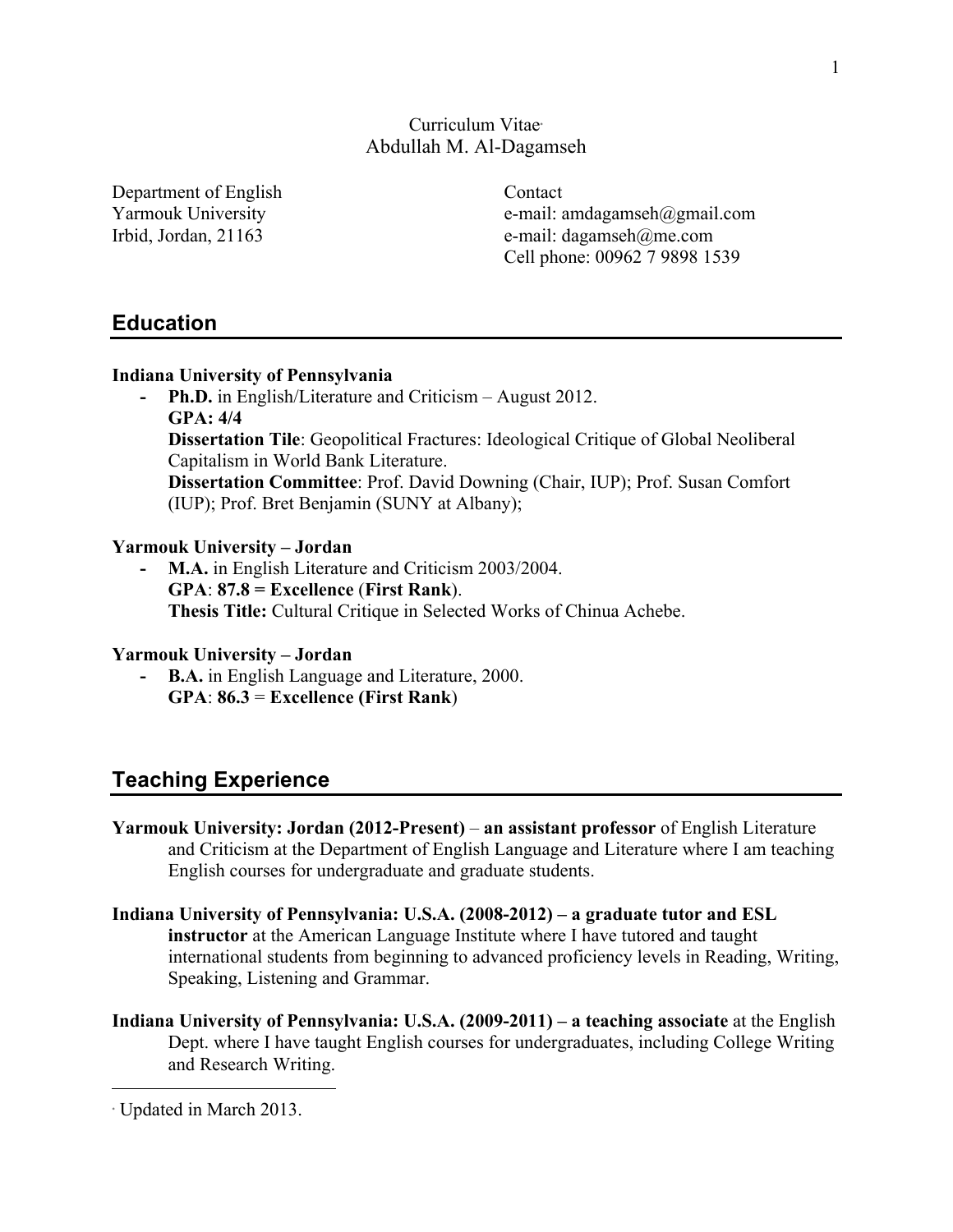- **Indiana University of Pennsylvania**: **U.S.A.** (**2006-2008**) **a graduate assistant** in the English Dept. Doing some service activities in the English Dept.; assisting in research and research preparation papers and related duties which included library research, ordering books, guest lecturing in different classes on a needed basis.
- **The Hashemite University**: **Jordan** (**2005-2006**) **a teaching assistant** in the English Dept. and in the Language Center. Teaching introductory courses for undergraduates, including preparation of lectures and exams, grading papers, monitoring exams, translating some official texts, holding office hours and help sessions for students and performing administrative responsibilities.
- **Ar'ar Teachers College** (a four-year-college): **Saudi Arabia** (**2004-2005**) **an English Language lecturer** in the English Dept. and in the Language Center. Teaching introductory and advanced courses for undergrad. students. Preparing and developing lectures in reading, listening, grammar, writing, vocabulary, and practicum along with administering exams and relevant feedback to students.
- **Yarmouk University**: Jordan (**2000-2002**) **a research assistant** in the English Dept., in the Clinic of Language Skills and in the Consultation and Community Service Center. Assisting in research and research preparation papers and related duties; developing tutorials to students in need; tutoring language skills, including speaking, listening, reading, writing and grammar; along with tutoring Arabic for non-native speakers.

# **Courses Taught at a university level**

**Studies in Poetry** (Engl 652 – a graduate course) at Yarmouk University, Jordan **Writing 2** (Engl 206) at Yarmouk University, Jordan **Literary Theory and Criticism** (Engl 330) at Yarmouk University, Jordan **Special Topic in Literature** (Engl 493) at Yarmouk University, Jordan **British Novel in the 19th Century** (Engl 361) at Yarmouk University, Jordan **Introduction to Literature** (Engl 106) at Yarmouk University, Jordan **Listening to Advanced Academic English** (Engl 280B) at Indiana University, PA, USA **Listening to Academic English** (Engl 280A) at Indiana University, PA, USA **Research Writing** (Engl 202) at Indiana University, PA, USA **College Writing** (Engl 101) at Indiana University, PA, USA **Practicum** (Engl 499) at Ar'ar Teachers College, Saudi Arabia **Writing** (Engl 132) at Ar'ar Teachers College, Saudi Arabia **Genera English** (Engl 111) at Ar'ar Teachers College, Saudi Arabia **Vocabulary** (Engl 123) at Ar'ar Teachers College, Saudi Arabia **Grammar II** (Engl 243) at Ar'ar Teachers College, Saudi Arabia **Grammar I** (Engl 142) at Ar'ar Teachers College, Saudi Arabia **Advanced Reading** (Engl 226) at Ar'ar Teachers College, Saudi Arabia **Reading II** (Engl 255) at Ar'ar Teachers College, Saudi Arabia **Reading I** (Engl122) at Ar'ar Teachers College, Saudi Arabia **General English (1)** (Engl 101) at The Hashemite University, Jordan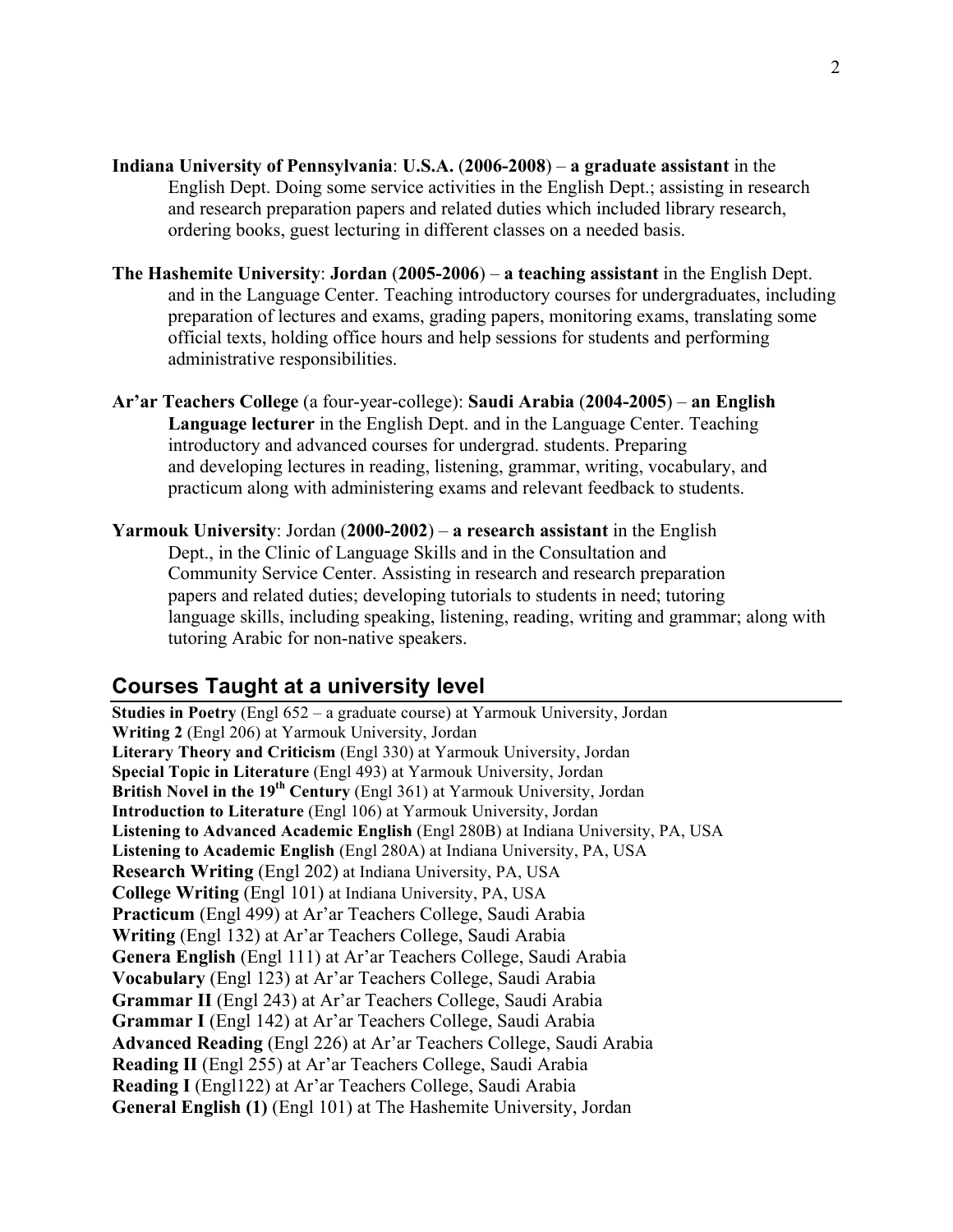#### **Publications:**

- Al-Dagamseh, Abdullah. Rev. of *Arab Modernities: Islamism, Nationalism, and Liberalism in the Post-Colonial Arab World* by Jaafar Aksikas. *Socialism and Democracy* 26.2 (July 2012)
- Al-Dagamseh, Abdullah. "A Historic and Ecstatic Moment of Triumph Made in Egypt." *The Indiana Gazette.* 16 Feb. 2011. Reprinted in *Universitas*, IUP in March 2011 and *AmmonNews*, Jordan.
- Al-Dagamseh, Abdullah. "9/11 and Arab Spring: A Moment of Reconsideration." *The Indiana Gazette*. 11 Sept. 2011. Reprinted in *The Penn,* IUP, on 13 Sept. 2011 and *AmmonNews*, Jordan.
- Al-Dagamseh, Abdullah. *Cultural Critique in Selected Works of Chinua Achebe: A Postcolonial Study of "Self" and "Other*." Berlin: LAP Academic, 2010.
- Al-Dagamseh, Abdullah and Mohammad Al-Jayyousi, translators. "A Speech by the Red Indians" by Mahmoud Darwish. *Pass-Words: Poems from I Speak the Password Primeval.* Ed. Edward J. Carvalho. Indiana, PA: PAresia Press, 2009.

#### **Conference Papers:**

- Al-Dagamseh, Abdullah (Upcoming May 2013). "A Critique of the Post-Independence Manichean World in India: International Financial Institutions' Narratives Revisited in Adiga's *The White Tiger*." Paper accepted to be presented in Cultural Studies Association (CSA) Conference to be held in Columbia College, Chicago.
- Al-Dagamseh, Abdullah (April 2012). "Digital Literature as Part of Global Resistance." A Flash Project presented at Graduate Scholars Forum at IUP.
- Al-Dagamseh, Abdullah (April 2012). "World Bank Literature as a Mode of Production Critique of Global Neoliberal Capitalism: Mohsin Hamid's *Moth Smoke*." Paper accepted to be presented at Cultural Studies Association (CSA) Conference in UCSD. (Couldn't present the paper myself as I was invited to chair a session at College English Association Conference on the same day my session was at CSA).
- Al-Dagamseh, Abdullah (March 2012). "Neoliberal Economy: A Critique of Violent Financial Deregulation in World Bank Literature." Paper presented at College English Association (CEA) Conference in Richmond, VA.
- Al-Dagamseh, Abdullah (March 2012). Invited to speak in a seminar, "Representation,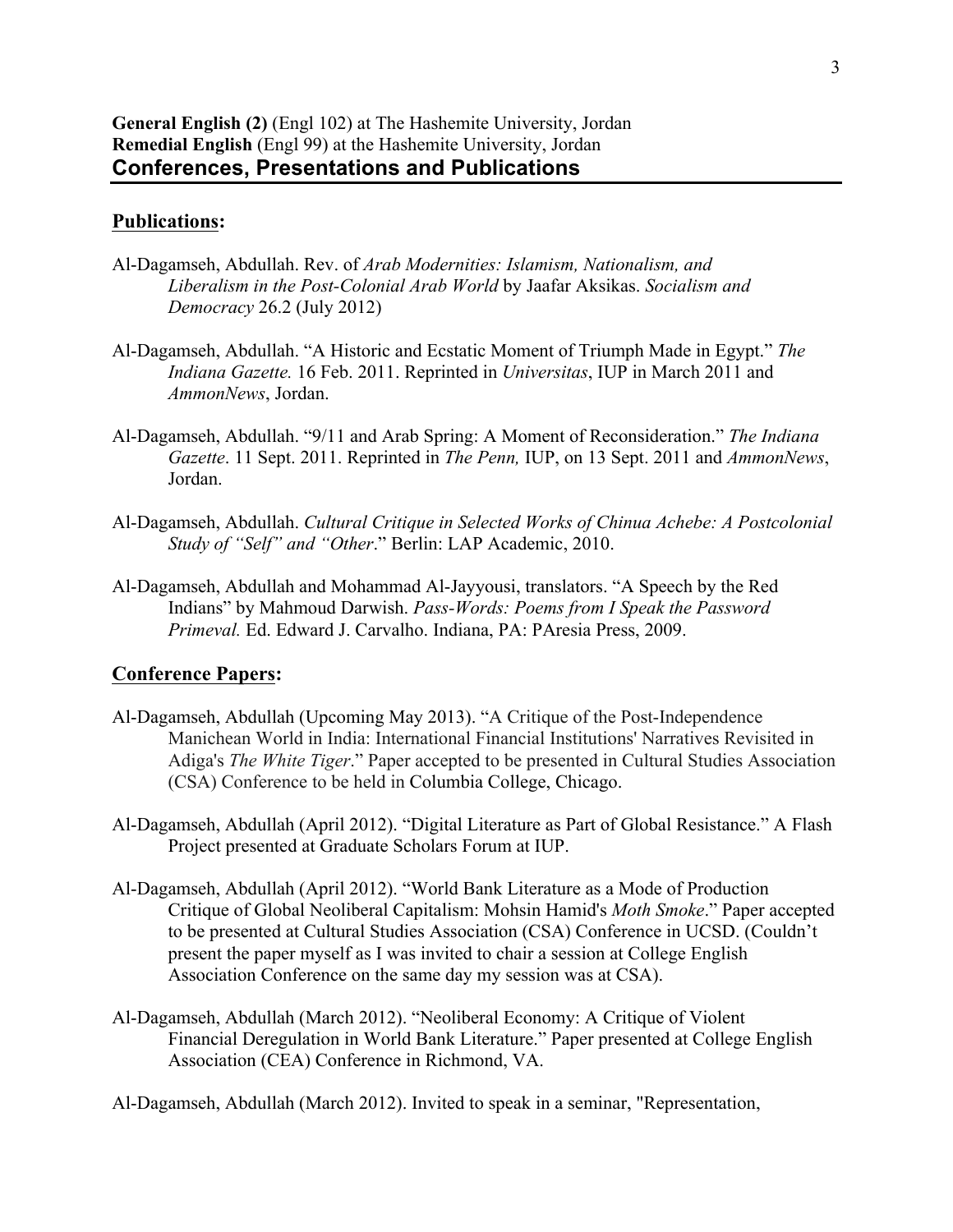Secular Violence, and the Politics of South Asian Community" at NeMLA held in Rochester, New York on 15-18 March 2012.

- Al-Dagamseh, Abdullah (Mar./Apr. 2011). "Neoliberal Violence and Capital Deregulation: Literary (Counter)Narratives as World Bank Literature." Paper presented at College English Association (CEA) Conference in St. Petersburg, FL.
- Al-Dagamseh, Abdullah (Mar. 2011). "World Bank Literature: A Geopolitical Critique of Globally Hegemonic Narratives." Paper presented at Cultural Studies Association (CSA) Conference in Columbia College, Chicago.
- Al-Dagamseh, Abdullah (Nov. 2010). "Neoliberal Commodification and Economic Deregulation in Helena Viramontes' *Under the Feet of Jesus*." Paper presented at University of West Georgia Word/Image/Culture Conference.
- Al-Dagamseh, Abdullah. (Nov. 2009). "World Bank Literature: A Critique of Global Neoliberal Capitalism." Paper presented at Duke University Conference, *Cultures of Recession*.
- Al-Dagamseh, Abdullah. (Oct. 2009). "Inbetween-ness/Hybridity in the Character of the Ex-Colored Man: A Postcolonial Reading of James Johnson's *The Autobiography of an Ex-Colored Man."* Paper presented at EAPSU (English Association of Pennsylvania State Universities) Conference, Shippensburg University.
- Al-Dagamseh, Abdullah. (March 2009). "World Bank Literature" A New Term for a New Global Reality?" Paper presented at UC, Berkeley Conference, *Crisis, Contradiction, Contestation: Postwar Economy and Culture*. University of California, Berkeley.
- Al-Dagamseh, Abdullah. (April 2008). "Cultural Hegemonic Practices." Flash Project presented at IUP, English Department, Literature and Criticism.
- Al-Dagamseh, Abdullah. (Oct. 2008). "Institutionalized Religion Inside and Secular Religion Outside: Forms of Ideological Oppression in Joyce's *A Portrait* and Moore's *The Luck of Ginger Coffey.*" Paper presented at EAPSU (English Association of Pennsylvania State Universities) Conference, (*Re)Connections: Bridging Boundaries and Creating Byways.*  Kutztown University.
- Al-Dagamseh, Abdullah. (March 2008). "Challenging but Applauding Repressive Institutionalized Religion in Jane Eyre: A Critique of Bronte's Double Standards." Paper presented at the Graduate Student Assembly/English Graduate Organization Interdisciplinary Conference*, Crossing Borders and Pushing Boundaries in the University and Beyond*." Indiana University of Pennsylvania.

# **Services & Professional Activity**

Attending the E-Learning Workshop at Yarmouk University in November 2012.

Attending the New Faculty Orientation at Yarmouk University in September 2012.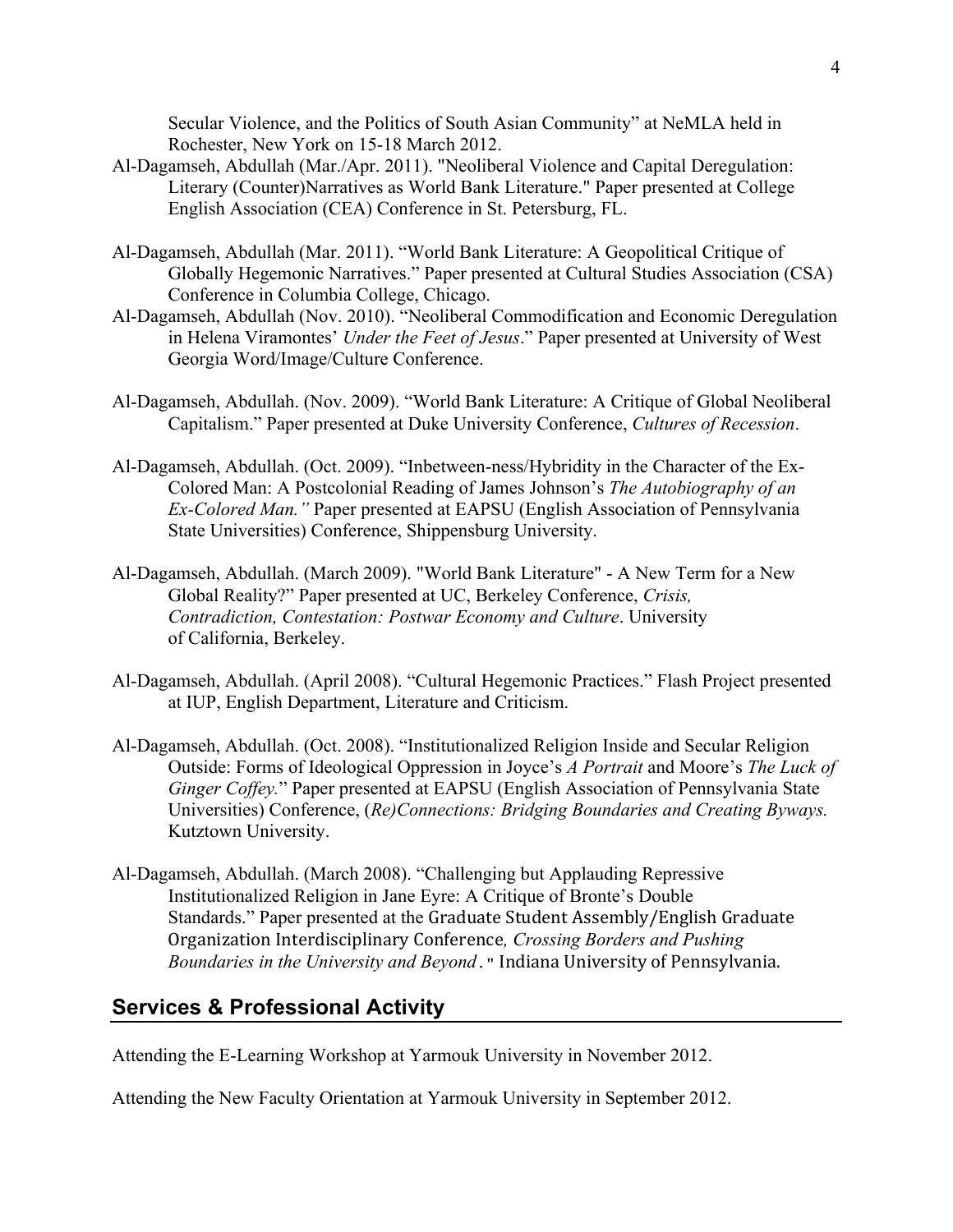- Serving as a panel chair for "Women, Mothers, Children, and Place" session at College English Association (CEA) Conference, April 2012.
- Attending the Reflective Practice Large Group Meeting, "Providing a Positive Learning Experience for Students with Disabilities," April 5, 2012.
- Attending the Reflective Practice Large Group Meeting, "A Gift of Great Teaching Ideas from Reflective Practice Co-Directors," December 7, 2011.
- Attending the Reflective Practice Large Group Meeting, "Service-Learning: Facilitating Transformative Education," Feb 10, 2012.
- Attending the Reflective Practice Large Group Meeting, "Using Social Media and YouTube in Your Classroom," October 5, 2011.
- Attending the Reflective Practice Large Group Meeting, "Great Ideas for the First Day of Class" August 25, 2011.
- Serving as a panel chair for "(Limitations of) Representations within the Personal and Academic Spaces" session at Teacher Scholar Symposium (TSS) held at IUP, June 17, 2011.
- Serving as a panel chair for "Praxis in Composition Studies" session at Teacher Scholar Symposium (TSS) held at IUP, June 17, 2011.
- Volunteering to organize the Teacher Scholar Symposium (TSS) and to serve as a member of Teacher-Scholar Symposium Task Force, 2011.
- Serving as a panel chair for "Autobiography and the American Dream" session at College English Association (CEA) Conference held on March 31 to April 02, 2011.
- Invited to deliver a speech on behalf of IUP international students at Budget Cut Rally held at IUP, March 2011.
- Attending the conference "Empire: A Retrospective" at the University of Pittsburgh, Nov. 18 and 19 2010.
- Attending the Reflective Practice Large Group Meeting, "Teaching Non-Majors," Nov. 3, 2010.
- Attending the Center for Teaching Excellence Fall Workshop, "Courage to Teach", Oct. 23, 2010.
- Attending the Reflective Practice Large Group Meeting, "Helping Students Effectively Evaluate Your Teaching," Oct. 7, 2010.

Volunteering in "Community Connections." August 2010-present. Discussion leader/core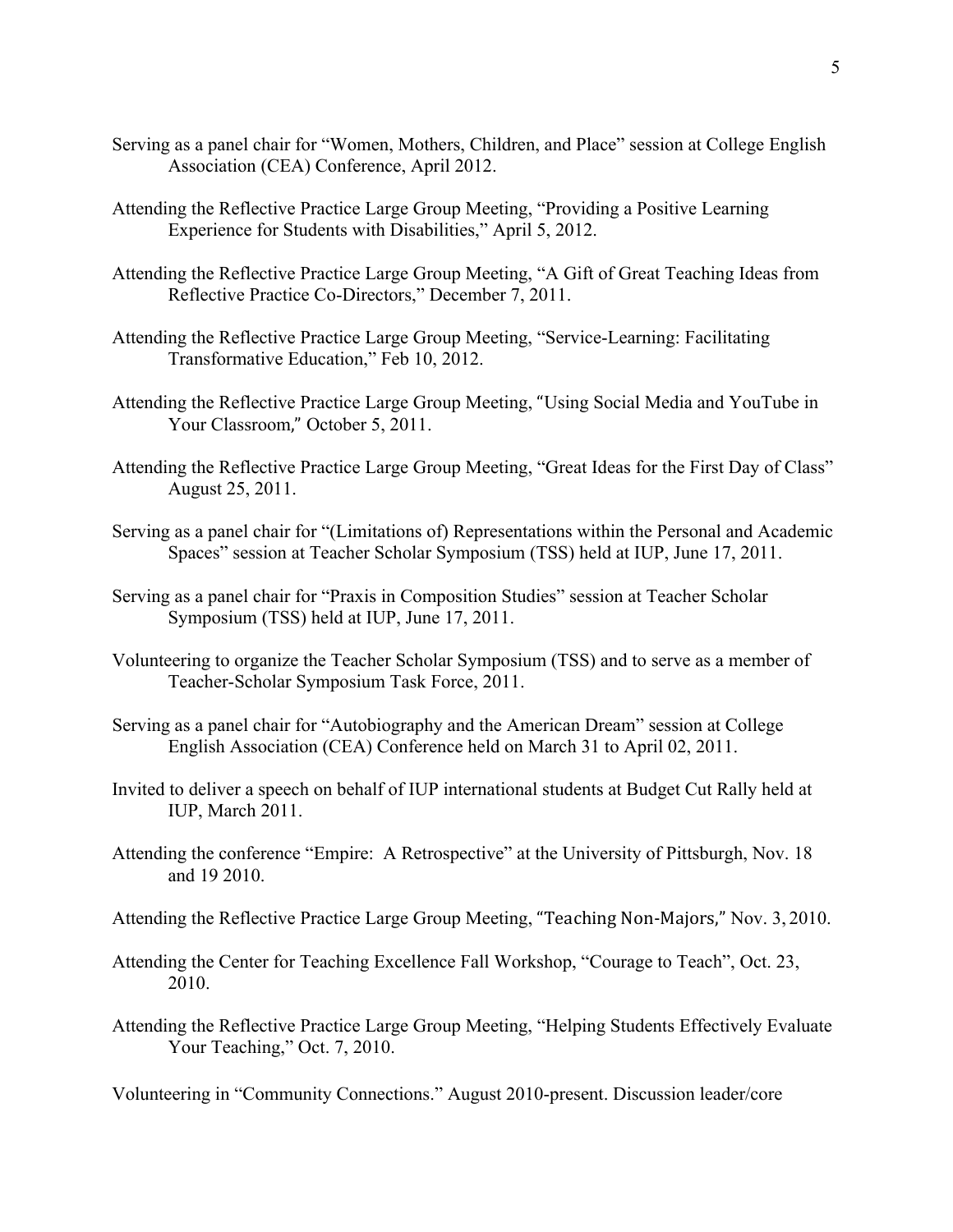participant in this project that joins IUP postcolonial studies students with the Homer-Center Library "Book Ends" group to run a monthly book and film series dedicated to examining postcolonial topics, particularly those related to women.

- Invited as a guest speaker for Multicultural and Diversity Issues in Graduate Counseling Seminar at the Department of Counseling at IUP, June 2010.
- Invited Lecturer in Prof. Susan Comfort's Class, April 2010 "Global Issues."
- Attending MLA Convention held in Philadelphia, Dec. 2009.
- Invited as a guest speaker for Arabic Culture and Civilization Discussion Series at Clarion University of Pennsylvania, 2009.
- Invited Lecturer in Mr. Edward Carvalho's Class, 2009 "Neoliberalism and Imperial Institutions."
- Attending the New Faculty Orientation, Aug. 24, 25, and 26 2009.
- Invited Lecturer in Dr. Pamela Rodger's Class, 2008. "Arabic Poetry: Sound Effects."
- Invited Lecturer in Prof. Susan Comfort's Class, 2008 "World Bank, IMF and WTO as Cultural Institutions."
- Participating in "I Speak the Password Primeval" reading series where I featured the event and read some poetry. IUP, July 2008.
- Serving as a "Reader" for the "EAPSU 2007 Conference Proceedings".
- Chairing a session in EAPSU Conference (English Association of Pennsylvania State Universities), 2007.
- Attending a two-week session focusing on current methods in measurement and evaluation of university students, Saudi Arabia, 2004.
- Volunteering my time working as a member of the Public relations Committee which is responsible for facilitating and coordinating the relations between Ar'ar Teachers College and other community entities – Saudi Arabia, 2004/2005.
- A member of the Yearbook Committee, in Ar'ar Teachers College, which is responsible for preparing and distributing the Yearbook, Saudi Arabia 2004/2005

A member of IUP Literary Theory Reading Group (2008-2010)

An "Active Plus" Member of Reflective Practice sponsored by IUP's Center for Teaching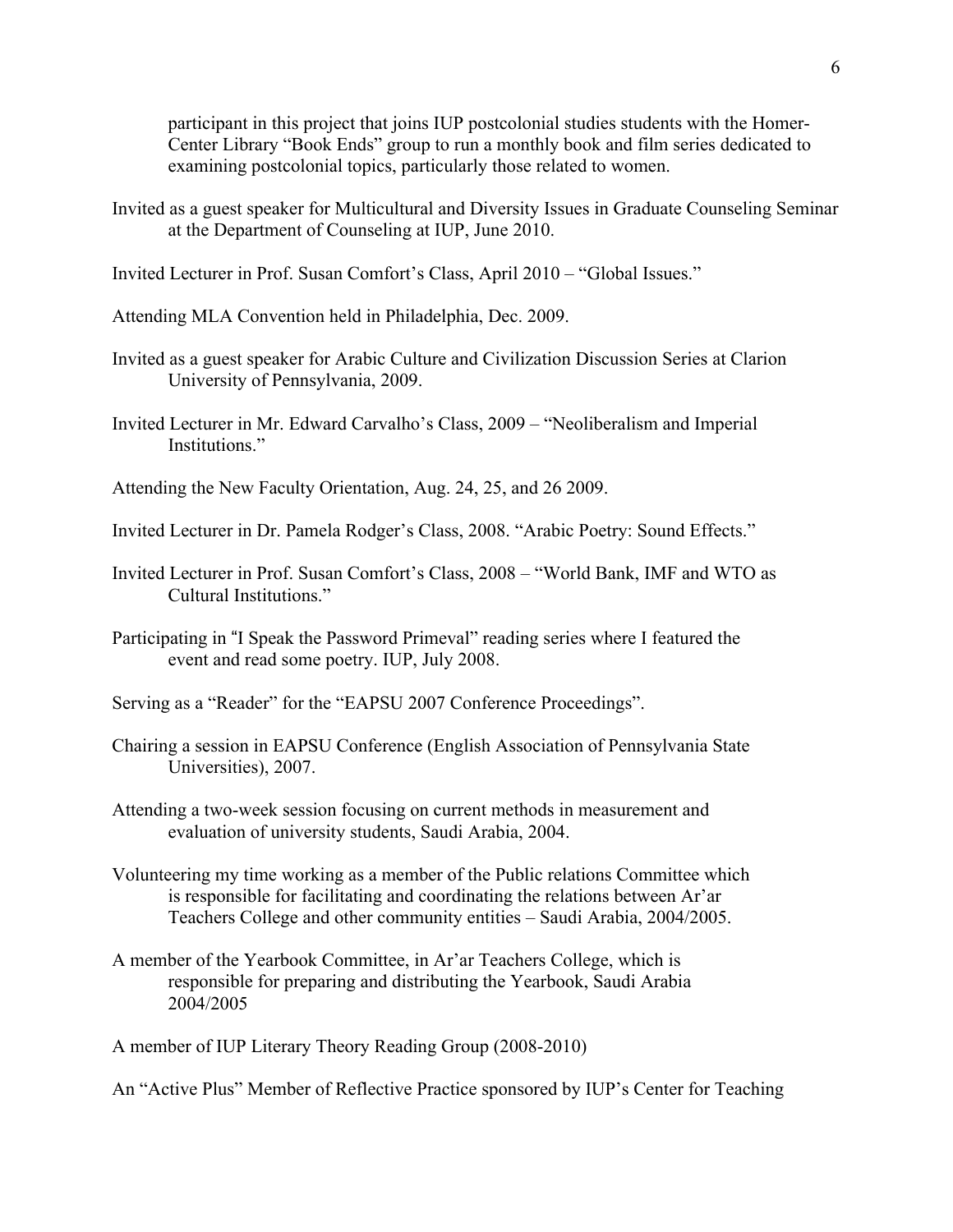Excellence, 2010-2012

A member of the Editorial Board in *Crimson Quill*, IUP (2010-2012)

A member of the Library Committee in the English Dept. at Yarmouk University, 2012-present

A member of the Freire Project for Critical Pedagogy A member of the Modern Language Association.

A member of Marxist Literary Group

A member of Cultural Studies Association

A member of College English Association

A selected member of the Honor Society of Phi Kappa Phi

Serving as a Student Vice President in the Honor Society of Phi Kappa Phi, IUP Chapter, 2010- 2012

### **Honors, Awards, and Grants**

Awarded Graduate School Professional Development Grant (\$350), March 2012.

Awarded the IUP Graduate School Travel Grant (\$750), March 2012.

Awarded the NeMLA Travel Grant, (\$200), March 2012.

Nominated for Teaching Excellence Award, English Dept, IUP, 2011.

Nominated for Research Excellence Award, English Dept, IUP, 2011.

Awarded Teaching Associateship, IUP. 2009-2011

Nominated for Volunteer Service Award, IUP, 2011.

Awarded the IUP Graduate School Travel Grant and Professional Development Grant, (\$450), May 2011.

Awarded a Graduate Research Grant for my dissertation, (\$1000), March 2011.

Awarded the IUP Graduate School Travel Grant, (\$750), January 2011.

Awarded the MLA Travel Grant, (\$300), 2009.

Selected to the Phi Kappa Phi Honor Society, 2008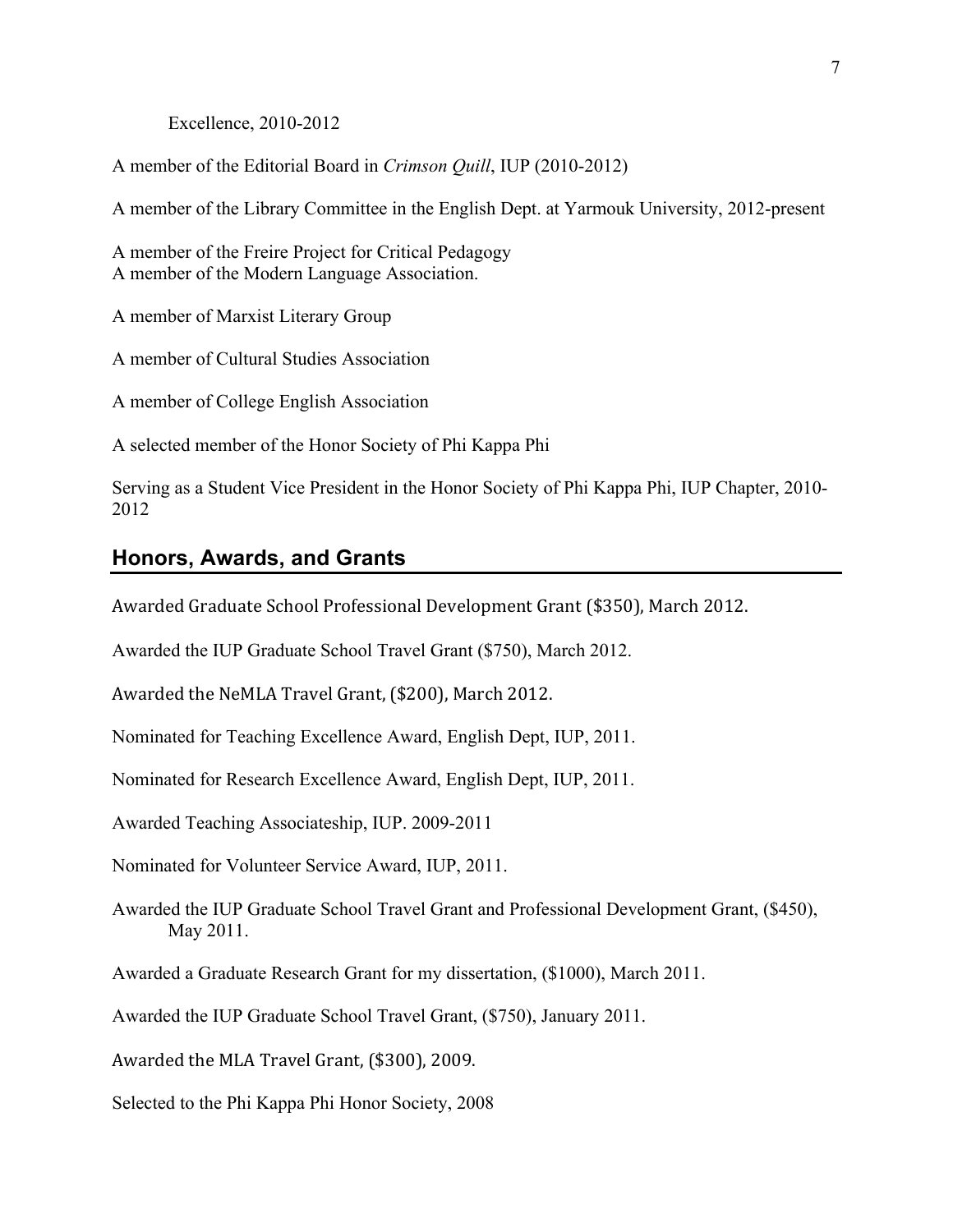Awarded Graduate Assistantship, Indiana University of Pennsylvania, 2006-2008.

Honor List at Yarmouk University, Jordan, 2003/2004.

Honor List at Yarmouk University, Jordan, 2000.

Graduate Assistantship, Yarmouk University, Jordan 2000-2002

Granted the Jordanian Government's Scholarship for the B.A. Degree, 1996-2000.

#### **Selections of Workshops and Colloquium Events I attended**

- "Surviving and Succeeding in the Academy: A Series of 5 Workshops on Professionalization." IUP, October-November, 2010.
- "Why Comp Needs Lit and Why Lit Needs TESOL." IUP, April, 2010.
- "Using Research in Teaching: Perspectives on Composition and Literature." IUP, Feb 2010.
- "Feminist Pedagogies: Challenges, Rewards, and Strategies." IUP, April 2009.
- "Addressing International Students' Academic Needs: Writing Across Borders." IUP, March 2009
- "Identity Research in Language and Education: Perspectives and Directions." IUP, March 2009.
- "Disturbing Writing: Examining the Stories, Roles, and Responses of University Writing Tutors and Teachers." IUP, January 2009
- "Effective Use of Textbooks." IUP, Oct. 2008
- "Publishing Your Work: Tricks of the Trade, From Presentations to Articles, from Articles to Books." IUP, March 2008.
- "Academic Networking." IUP, February 2008.
- "The Power of Voice in Research: A Linguistic Perspective." IUP, September 2007
- "The FrontPage Introduction Workshop." September 2006.
- "Tips for Using Microsoft Word and Converting Document to PDF." IUP, October 2006.
- "How To Write a Proposal for an IUP Graduate Student Research Grant." IUP, October 2008.